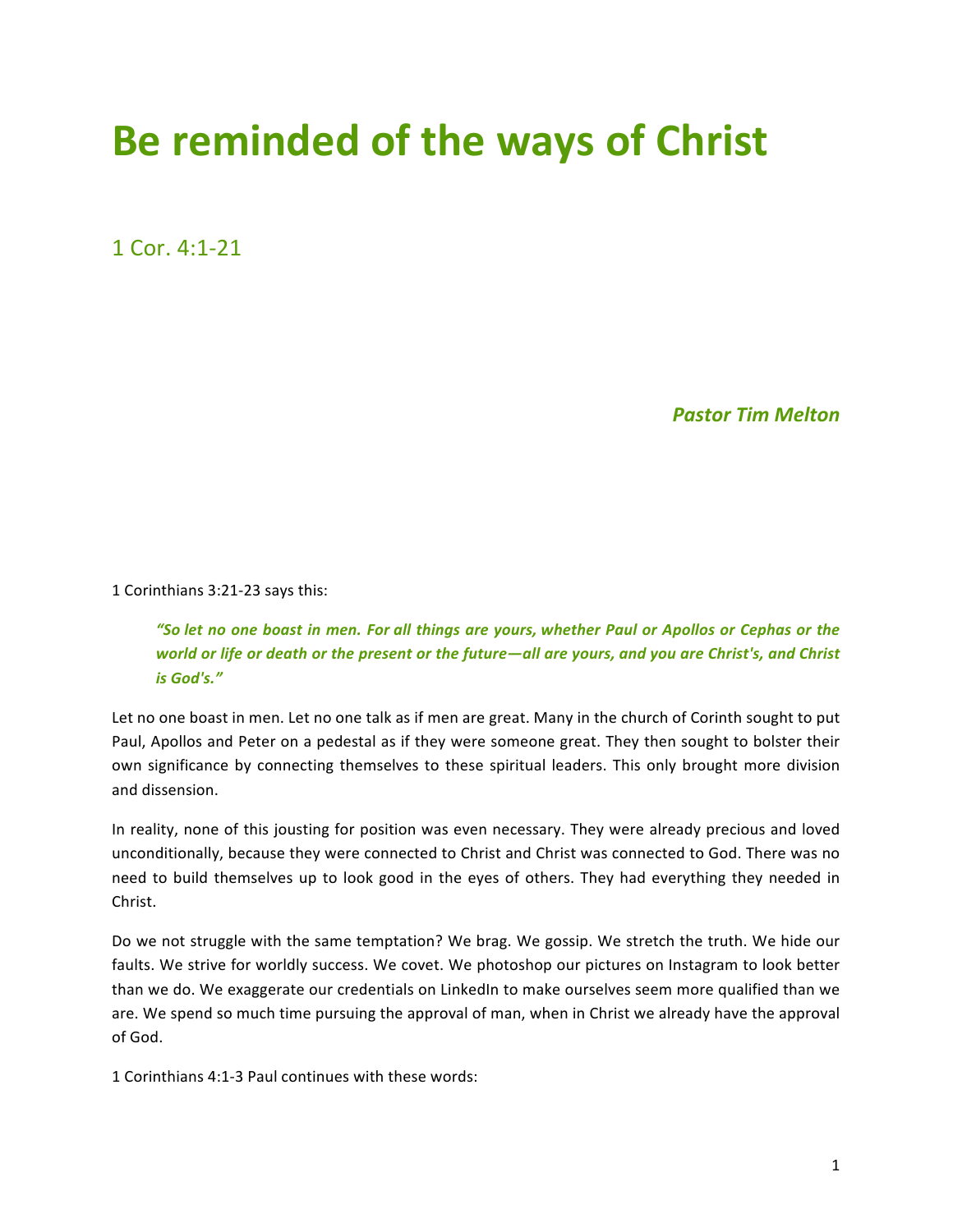This is how one should regard us, as servants of Christ and stewards of the mysteries of *God.* <sup>2</sup> Moreover, it is required of stewards that they be found faithful. <sup>3</sup> But with me it is *a* very small thing that I should be judged by you or by any human court. In fact, I do not *even judge myself.* <sup>4</sup> For I am not aware of anything against myself, but I am not thereby acquitted. It is the Lord who judges me.<sup>5</sup> Therefore do not pronounce judgment before *the time, before the Lord comes, who will bring to light the things now hidden in* darkness and will disclose the purposes of the heart. Then each one will receive his *commendation from God.*

Paul continues by urging the believers in Corinth to not think of Paul, Apollos and Peter as leaders who deserve praise, but instead as servants of Christ who have been sent by God to humbly serve the church.

This word that is translated in this verse as "servant" was the word for the slave rowers who worked on Roman warships called triremes. The ships would have sailors, soldiers and rowers. The rowers were slaves who were worked brutally to propel the ships in all types of weather and even in battle. They had no freedom and no dignity in their work. Paul was trying to communicate to those in Corinth that he and the others were merely their servants.

Paul then describes himself, Apollos and Peter as stewards of the mysteries of God. This word steward was the head administrator of one's entire estate. Maybe like Joseph in the Old Testament. He oversaw the staff, purchased and sold supplies and properties, and handled all issues related to the owner's instruction. Even with all of his responsibility and freedom, he was still a slave and under the complete control and authority of his master.

Regardless of one's role in the church or the community of faith, he or she will always be under the authority of Christ, who is the head of the church. None can be raised to the glory and importance of Christ in the life of the church.

For Paul, man's approval or the approval of any human entity was not important. In fact, Paul did not even give his own evaluation of himself much credence. Our perspective of ourselves is often blinded, biased or self-serving. At the moment Paul knew of no wrongdoing that he was guilty of, but at the same time that did not make him innocent. It was possible that there were unknown sins or "blind spots", of which only God was aware.

We find a similar truth in Psalm 139:23-2:

## *"Search me, O God, and know my heart! Try me and know my thoughts! And see if there be any grievous way in me, and lead me in the way everlasting!*

With this in mind we should not pass judgment on anyone, whether that be too highly or too lowly, before Christ comes. When He comes He will reveal all that has been hidden and will disclose the purposes of the heart. Because of our sin, this will show that none of us have the right to be judge. Only Christ. Then each one will receive their reward from Christ.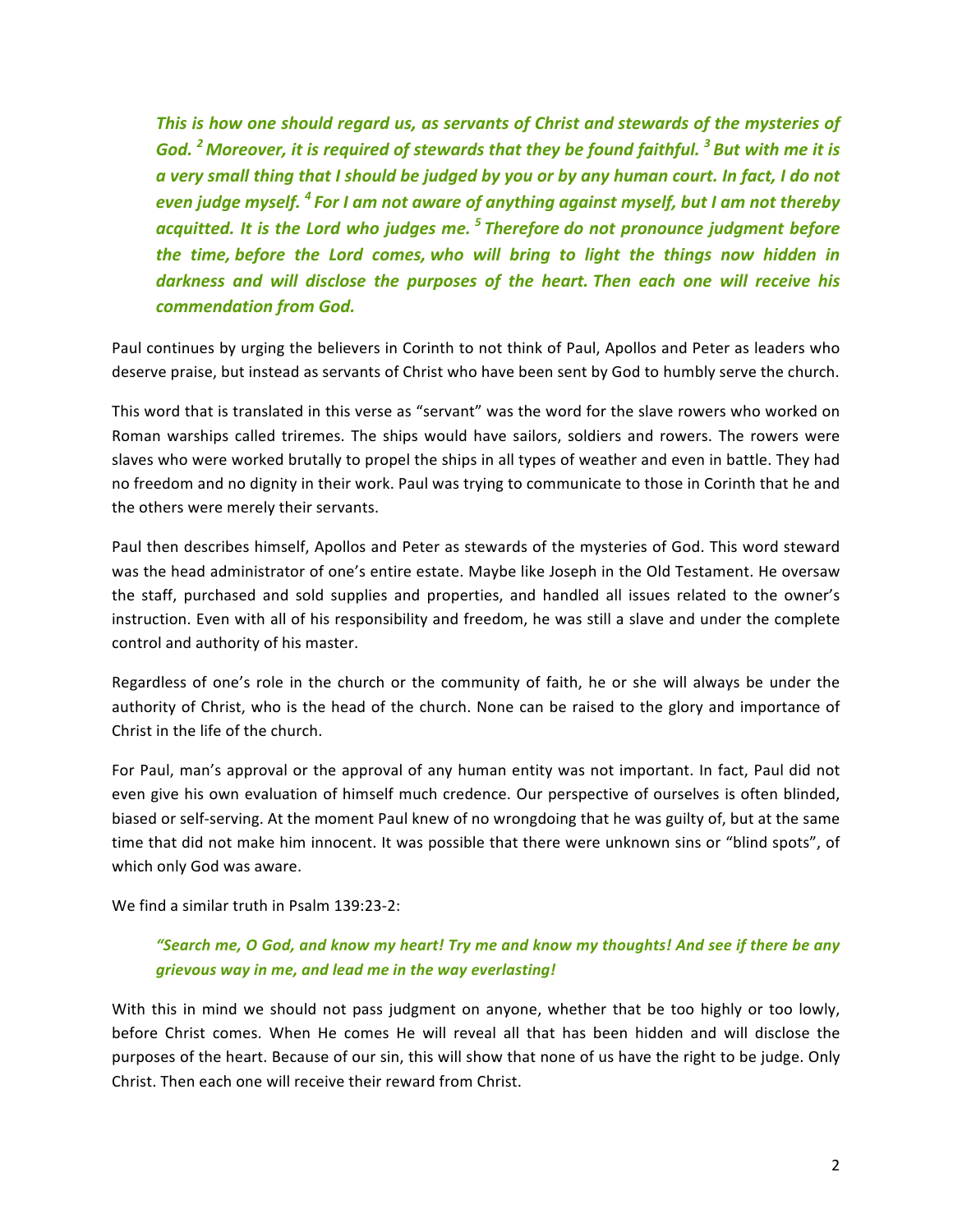Paul is basically saying, "I will not worry about what you think and I do, not even trust what I think. The only perspective and approval that matters is God's, and in Christ I know I have God's approval."

Do you know the freedom this brings? It brings a person to a place of self-forgetfulness. It is not that you think of yourself more highly or more lowly than should. You just don't think about yourself much at all.

You no longer get in the elevator and spend the whole time thinking about your clothes, your weight, your complexion or your image. You no longer compete at work. You rejoice anytime someone does well. You no longer need the best Instagram photos or the most likes. You have been freed from making a name for yourself. You go out to lunch sincerely interested in how the other person is doing. You speak the truth because you have no reason to hide.

It is like enjoying a sunset. You enjoy it without expecting any credit or any personal gain. Can you imagine doing the same in your life every day? Because you are approved by God and because your needs are met in Christ, you no longer have to have the approval of others. You rest in Christ and are free to sincerely serve others without needing anything in return.

<sup>6</sup> *I* have applied all these things to myself and Apollos for your benefit, brothers, that *you* may learn by us not to go beyond what is written, that none of you may be puffed *up* in favor of one against another. <sup>7</sup> For who sees anything different in you? What do you have that you did not receive? If then you received it, why do you boast as if you did *not receive it?*

The truth of our lives are wrapped in the gospel. We must remember both the bad news and the good news of the gospel. We must walk in the truths of scripture. For us to go beyond these truths will usher into our lives lies and falsehoods that will compromise who we are in Christ and thus the unity of the church. We will think more highly or more lowly of ourselves and miss the riches that are afforded us in the gospel.

In Christ we have all that we need. Grace, forgiveness, love, provision, security, peace, hope and salvation. All that we have has been a gift from God. How can we take glory in anything except Christ? There is no room for even the smallest boasting, because all that we have is a gift. This Spirit-led realization should lead all believers into humility and unity in Christ.

<sup>8</sup> Already you have all you want! Already you have become rich! Without us you have *become kings!* And would that you did reign, so that we might share the rule with *you!*<sup>9</sup> For I think that God has exhibited us apostles as last of all, like men sentenced to death, because we have become a spectacle to the world, to angels, and to men.

When a Roman general would win a battle, he would return to Rome and parade his victorious army through the streets of Rome to the applause and cheers of the Roman citizens. It was a great procession of Triumph. At the end of these processions there would always be a group of captives chained together. They would eventually be led into the coliseum where they would fight and be killed by wild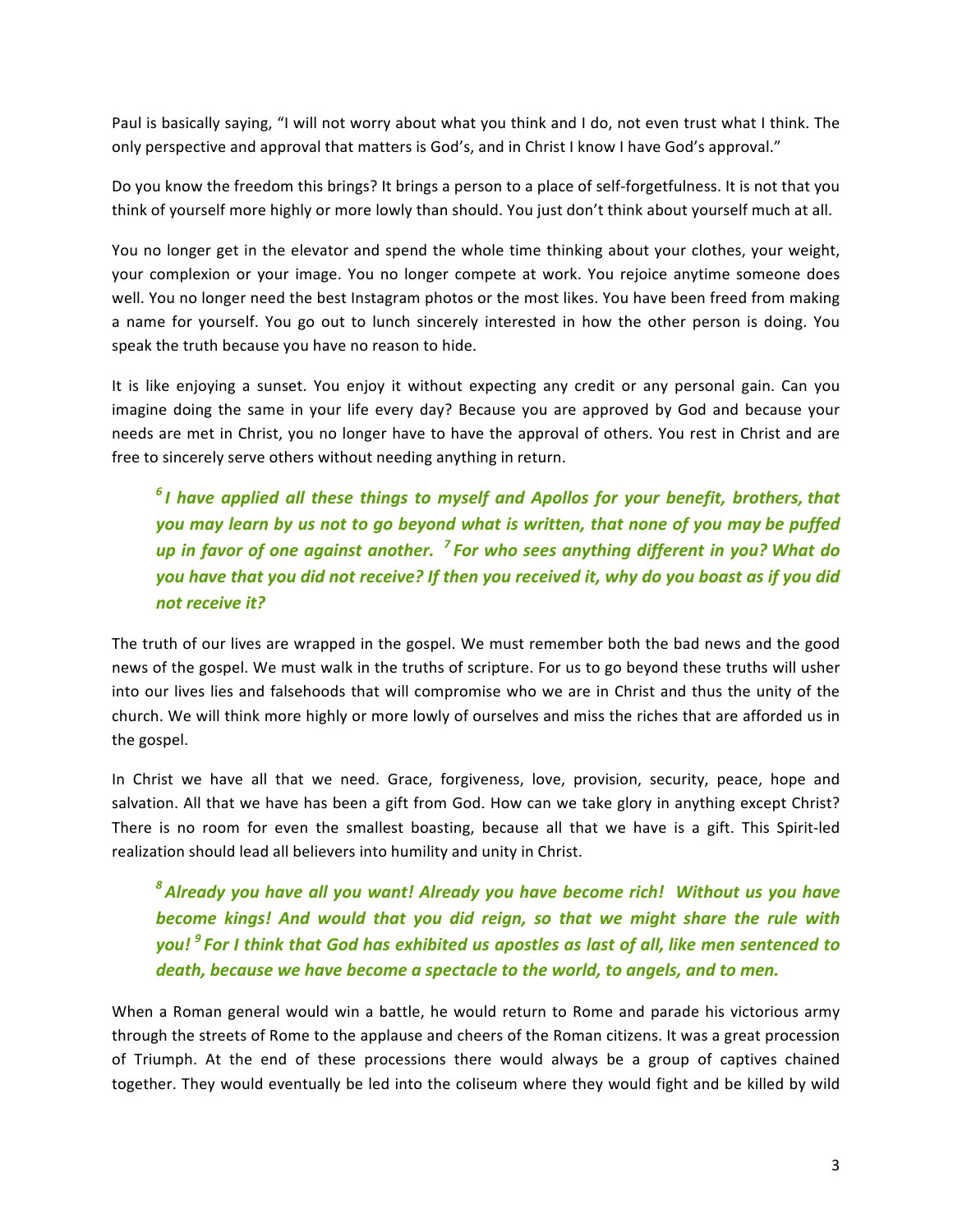beasts. This was Paul's comparison to the apostles. A small band of men who had left all, and were willingly laying down their lives for the sake of Christ.

The Corinthians had fallen prey to the ways of the world and now resembled more the surrounding culture than their indwelling Christ. They lived a complacent Christianity of selfishness and pride while Paul and other apostles lived a humble life of sacrifice and service.

<sup>10</sup> We are fools for Christ's sake, but you are wise in Christ. We are weak, but you are *strong. You are held in honor, but we in disrepute.* <sup>11</sup> To the present hour we hunger and *thirst, we are poorly dressed and buffeted and homeless, <sup>12</sup> and we labor, working with our own hands. When reviled, we bless; when persecuted, we endure; <sup>13</sup> when*  slandered, we entreat. We have become, and are still, like the scum of the world, the *refuse of all things.*

Paul's words would have sound like foolishness to the Greek mind. Aristotle had declared that the greatest virtue of a man was not to endure an insult. To the ancient Greek mind they could not grasp the idea of humility, much less all the other types of "foolishness" that Paul was espousing in these verses. But these were the fruits of a life in Christ.

<sup>14</sup> *I* do not write these things to make you ashamed, but to admonish you as my beloved *children. <sup>15</sup> For though you have countless guides in Christ, you do not have many fathers.* For *I* became your father in Christ Jesus through the gospel.<sup>16</sup> *I* urge you, *then, be imitators of me.* <sup>17</sup> *That is why I sent you Timothy, my beloved and faithful child in* the Lord, to remind you of my ways in Christ, as I teach them everywhere in every *church. <sup>18</sup> Some are arrogant, as though I were not coming to you. <sup>19</sup> But I will come to*  you soon, if the Lord wills, and I will find out not the talk of these arrogant people but *their power.* <sup>20</sup> For the kingdom of God does not consist in talk but in power. <sup>21</sup> What do you wish? Shall I come to you with a rod, or with love in a spirit of gentleness?

Paul then brings to an end this section of the letter where he has been focusing on the problems of divisions and dissensions. He speaks directly and boldly, not as a slave master but as a loving father who longs for the best from his children.

In the midst of various spiritual leaders and some false teachers, Paul urges them to be imitators of him. That is a difficult invitation for most, but in Paul's case by the grace of God he was a life worth following. We then see Paul's commitment to their holiness as he sent Timothy to lead them. Timothy's role is to remind them of the ways in Christ. We are in need of this same reminder.

It is only as we turn back to the gospel on a regular basis that we will be reminded of our sin and God's grace. This is the foundation for the humility that is found in Christ.